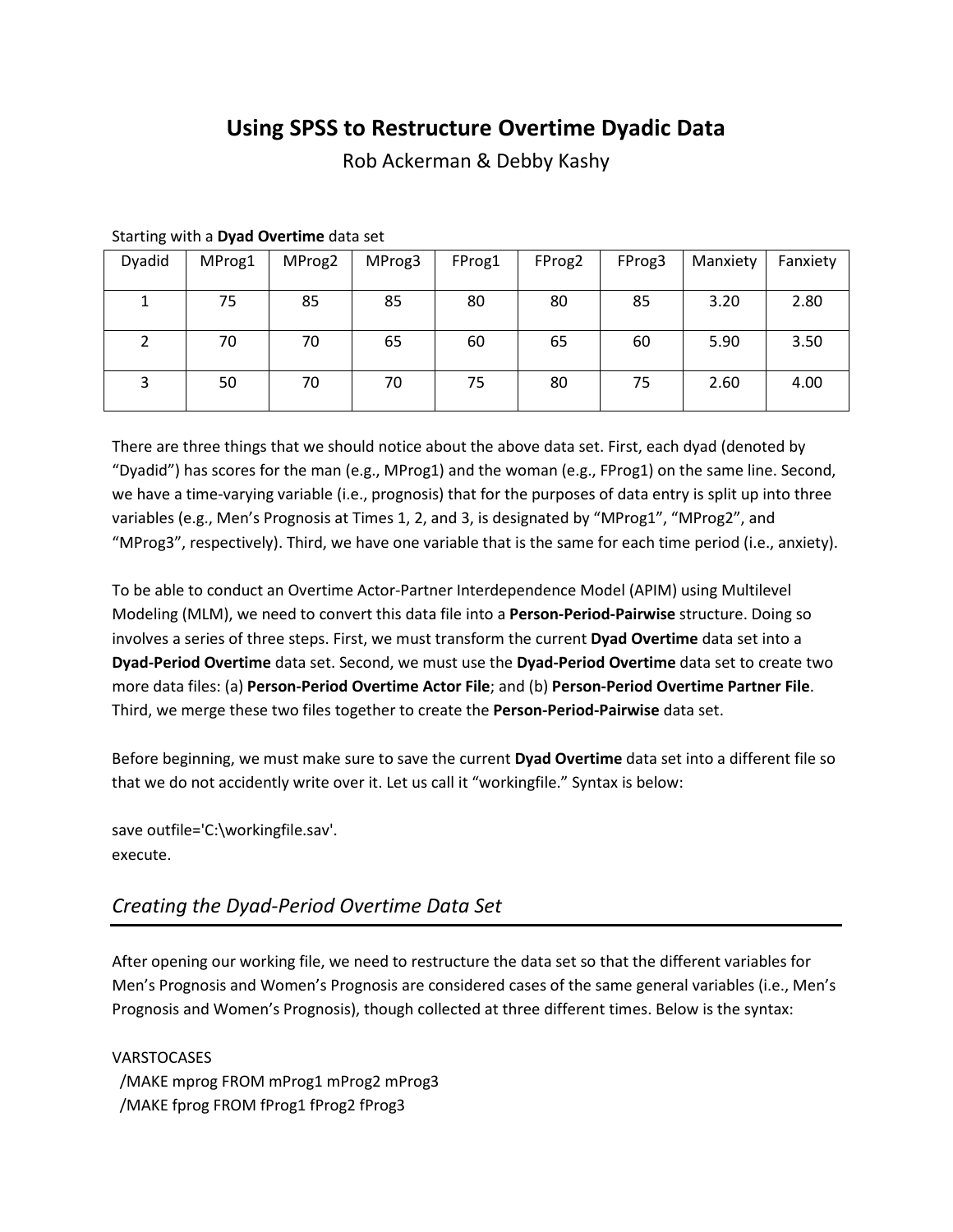/INDEX=Time(3) /KEEP=dyadid mAnxiety fAnxiety /NULL=KEEP.

Notice how although the three different prognosis variables are collapsed into the same variable, the time at which they were collected is still indexed by another variable ("Time"). Also, because the variable "Anxiety" does not vary across time, we place it in the line that states "KEEP." After our data set is created, we save it as "Dyad Period Overtime.sav" Syntax is below:

save outfile='C:\ Dyad Period Overtime.sav'. EXECUTE .

| Dyadid         | Manxiety | Fanxiety | Time           | <b>MProg</b> | FProg |
|----------------|----------|----------|----------------|--------------|-------|
| $\mathbf 1$    | 3.20     | 2.80     | $\mathbf{1}$   | 75           | 80    |
| $\mathbf{1}$   | 3.20     | 2.80     | $\overline{2}$ | 85           | 80    |
| $\mathbf 1$    | 3.20     | 2.80     | 3              | 85           | 85    |
| $\overline{2}$ | 5.90     | 3.50     | $\mathbf{1}$   | 70           | 60    |
| $\overline{2}$ | 5.90     | 3.50     | $\overline{2}$ | 70           | 65    |
| $\overline{2}$ | 5.90     | 3.50     | 3              | 65           | 60    |
| 3              | 2.60     | 4.00     | $\mathbf{1}$   | 50           | 75    |
| 3              | 2.60     | 4.00     | $\overline{2}$ | 70           | 80    |
| 3              | 2.60     | 4.00     | 3              | 70           | 75    |

This is what the **Dyad-Period Overtime** data set looks like:

## *Creating the Person-Period Overtime Data Sets*

Note that we now have a data set in which period of prognosis is denoted by its own variable (i.e., Time). To create a person-period overtime pairwise data structure, however, we also need a variable that denotes which person the data within the row refers to (i.e., person), as well as data from both partners within the same row (i.e., actor and partner variables). This involves creating two different Person-Period Overtime data sets—one in which Person 1 within the dyad is the man and Person 2 is the woman (i.e., Person-Period Overtime Actor), and another in which Person 1 within the dyad is the woman and Person 2 is the man (i.e., Person-Period Overtime Partner).

### *Person-Period Overtime Actor*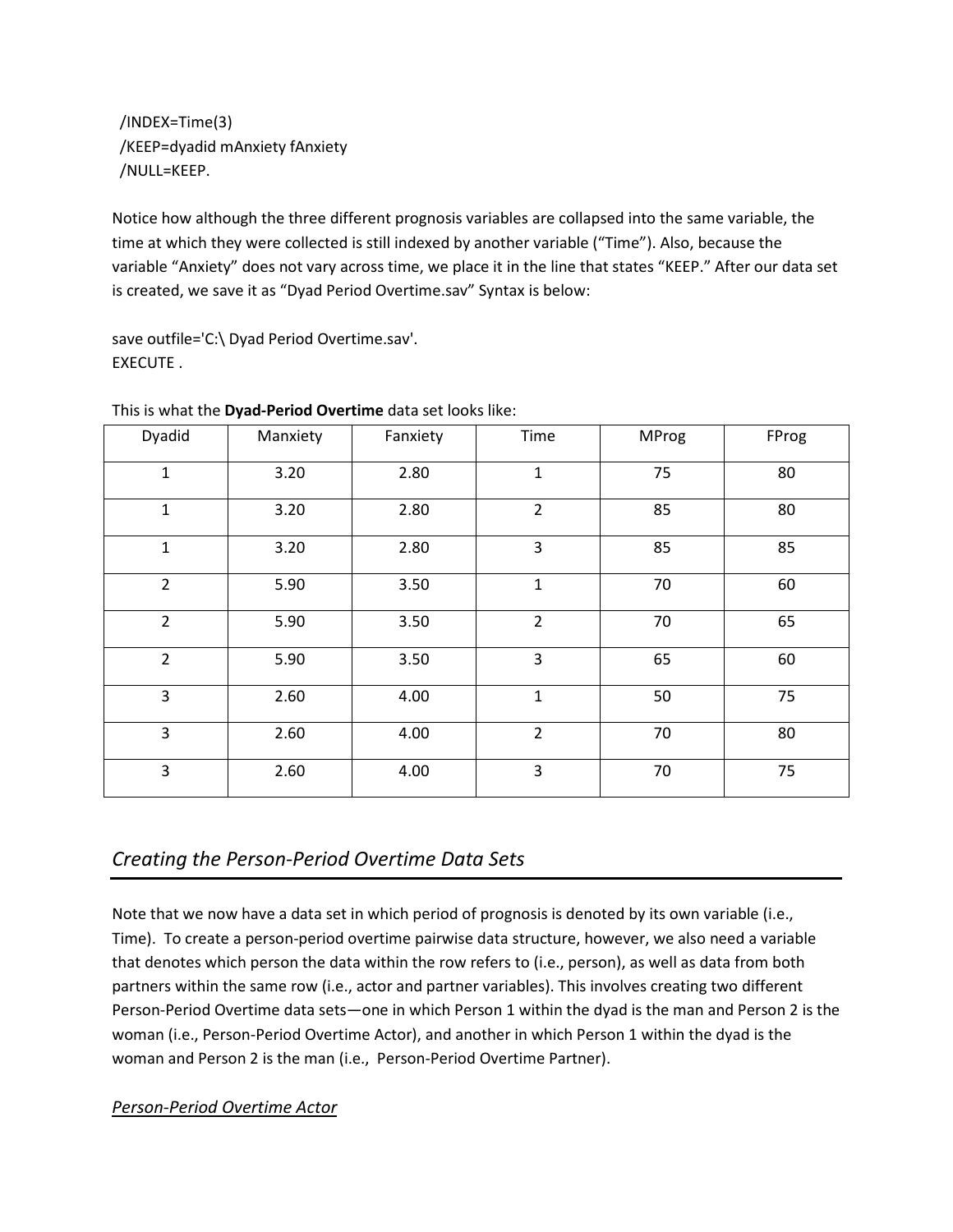After opening up the Dyad-Period Overtime data set, we need to restructure the data set such that we have one variable to denote Prognosis (i.e., Aprognosis) and another variable to denote Anxiety (i.e., Anxiety). We are therefore collapsing data from men and women on the same variables into a single variable. Although we are combining this data, we still want denote where the data came from. Because the variable names for the men's variables come first in the syntax lines below, these scores will be shown as data from Person 1. Like before, because "dyadid" and "time" do not vary according to person, we will place these variables after the word "keep=" in the syntax.

varstocases

/make Aprognosis from mprog fprog /make Aanxiety from manxiety fanxiety /index=person (2) /keep=dyadid time.

execute.

To ensure that we are able to merge this data set with the next one we create, let us sort the data by dyadid, person, and time in ascending order. Syntax for this is below:

SORT CASES BY dyadid (A) person (A) time (A).

Finally, let us save the current file as "Person Period Overtime A.sav" Syntax is below.

save outfile='C:\ Person Period Overtime A.sav'. execute.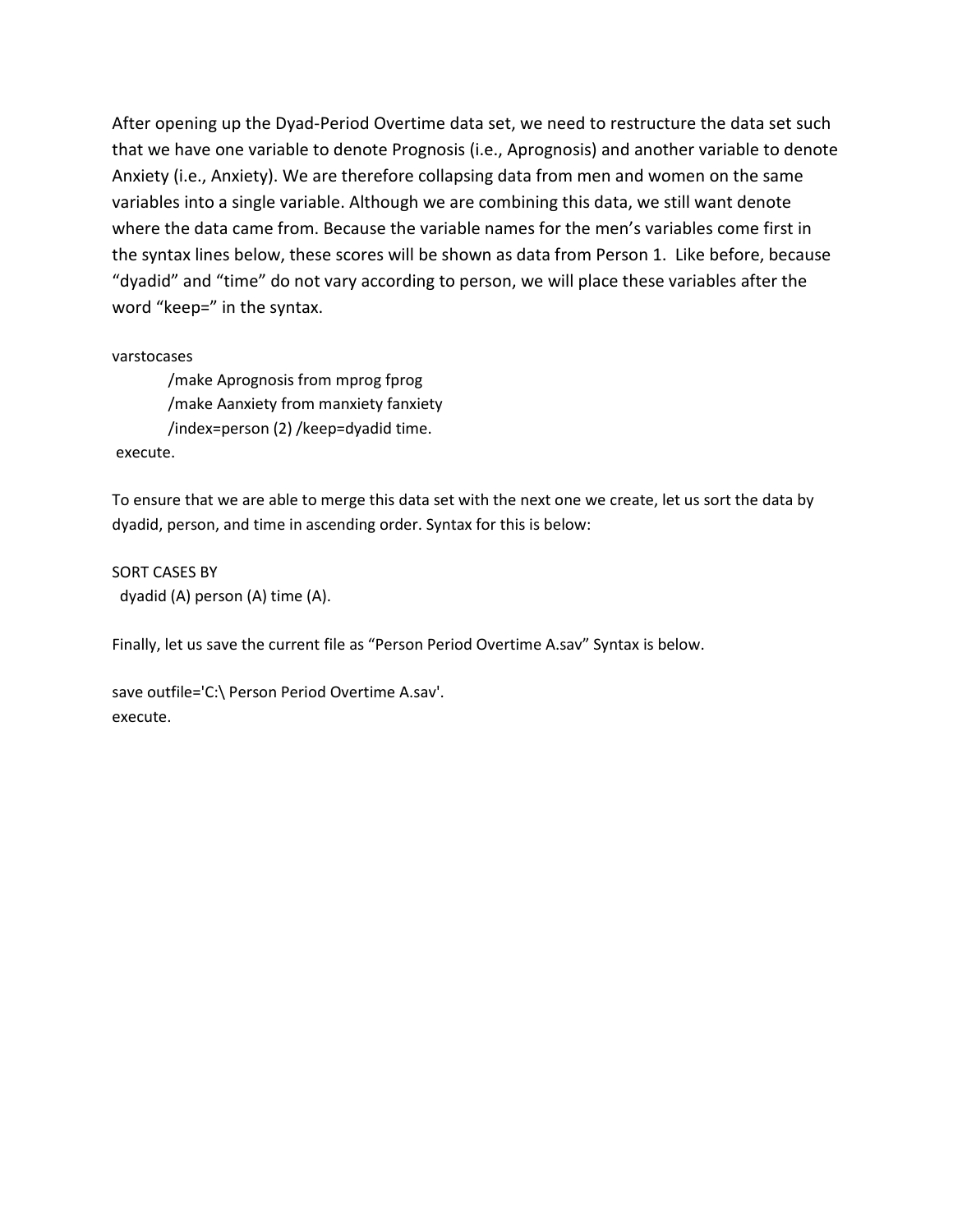| Dyadid         | Time           | person                            | Aprognosis      | Aanxiety          |  |
|----------------|----------------|-----------------------------------|-----------------|-------------------|--|
| $\mathbf{1}$   | $\mathbf{1}$   | $\mathbf{1}$                      | 75              | $\frac{1}{3.20}$  |  |
| $\overline{1}$ | $\overline{2}$ | $\mathbf 1$                       | 85              | 3.20              |  |
| $\overline{1}$ | $\overline{3}$ | $\overline{\mathbf{1}}$           | 85              | $\frac{1}{3.20}$  |  |
| $\overline{1}$ | $\overline{1}$ | $\overline{2}$                    | 80              | 2.80              |  |
| $\overline{1}$ | $\overline{2}$ | $\overline{2}$                    | 80              | $\frac{1}{2.80}$  |  |
| $\overline{1}$ | $\overline{3}$ | $\overline{2}$                    | 85              | 2.80              |  |
| $\overline{2}$ | $\overline{1}$ | $\overline{1}$                    | 70              | 5.90              |  |
| $\overline{2}$ | $\overline{2}$ | $\overline{1}$                    | 70              | $\overline{5.90}$ |  |
| $\overline{2}$ | $\overline{3}$ | $\overline{1}$                    | 65              | 5.90              |  |
| $\overline{2}$ | $\overline{1}$ | $\overline{2}$                    | 60              | 3.50              |  |
| $\overline{2}$ | $\overline{2}$ | $\overline{2}$                    | 65              | 3.50              |  |
| $\overline{2}$ | $\overline{3}$ | $\overline{2}$                    | 60              | 3.50              |  |
| $\overline{3}$ | $\mathbf 1$    | $\overline{1}$                    | 50              | 2.60              |  |
| $\overline{3}$ | $\overline{2}$ | $\mathbf 1$                       | $70\,$          | 2.60              |  |
| $\overline{3}$ | $\overline{3}$ | $\overline{1}$                    | $\overline{7}0$ | 2.60              |  |
| $\overline{3}$ | $\overline{1}$ | $\overline{2}$<br>$\overline{75}$ |                 | $\overline{4.00}$ |  |
| $\overline{3}$ | $\overline{2}$ | $\overline{2}$                    | $\overline{80}$ | 4.00              |  |
| $\overline{3}$ | $\overline{3}$ | $\overline{2}$                    | 75              | 4.00              |  |

This is what the **Person-Period Overtime Actor** data set looks like: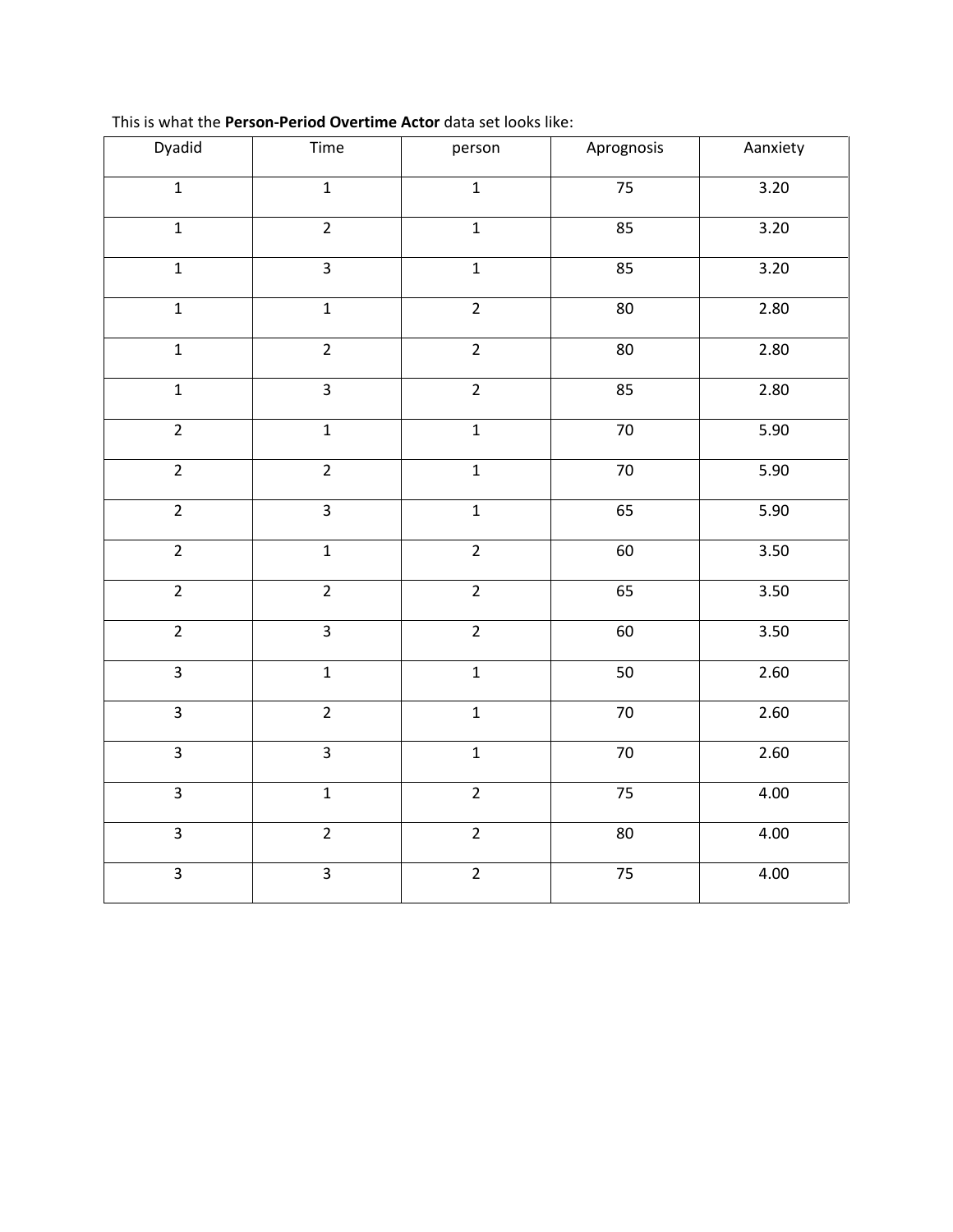#### *Person-Period Overtime Partner*

Before anything else, we must reopen the Dyad Period Overtime data. Syntax is below:

get file='c:\Dyad Period Overtime.sav'.

This next step is very similar to creating the previous Person-Period Overtime Actor file. As before, we need to collapse data from men and women on the same variables into a single variable. Moreover, because "dyadid" and "time" do not vary according to person, we will place these variables after the word "keep=" in the syntax. However, because we are creating the Partner file, we now would like Person 1 to be the women and Person 2 to be the man. To do this, we simply put the variable names for the women's variables before the variable names for the men's variables in the syntax lines (see below).

varstocases

/make Pprognosis from fprog mprog /make Panxiety from fanxiety manxiety /index=person (2) /keep=dyadid time.

EXECUTE .

To ensure that we are able to merge this data set with the previous one we created, let us sort the data by dyadid, person, and time in ascending order. Syntax for this is below:

SORT CASES BY dyadid (A) person (A) time (A).

Finally, let us save the current file as "Person Period Overtime P.sav" Syntax is below.

save outfile='C:\ Person Period Overtime P.sav'. execute.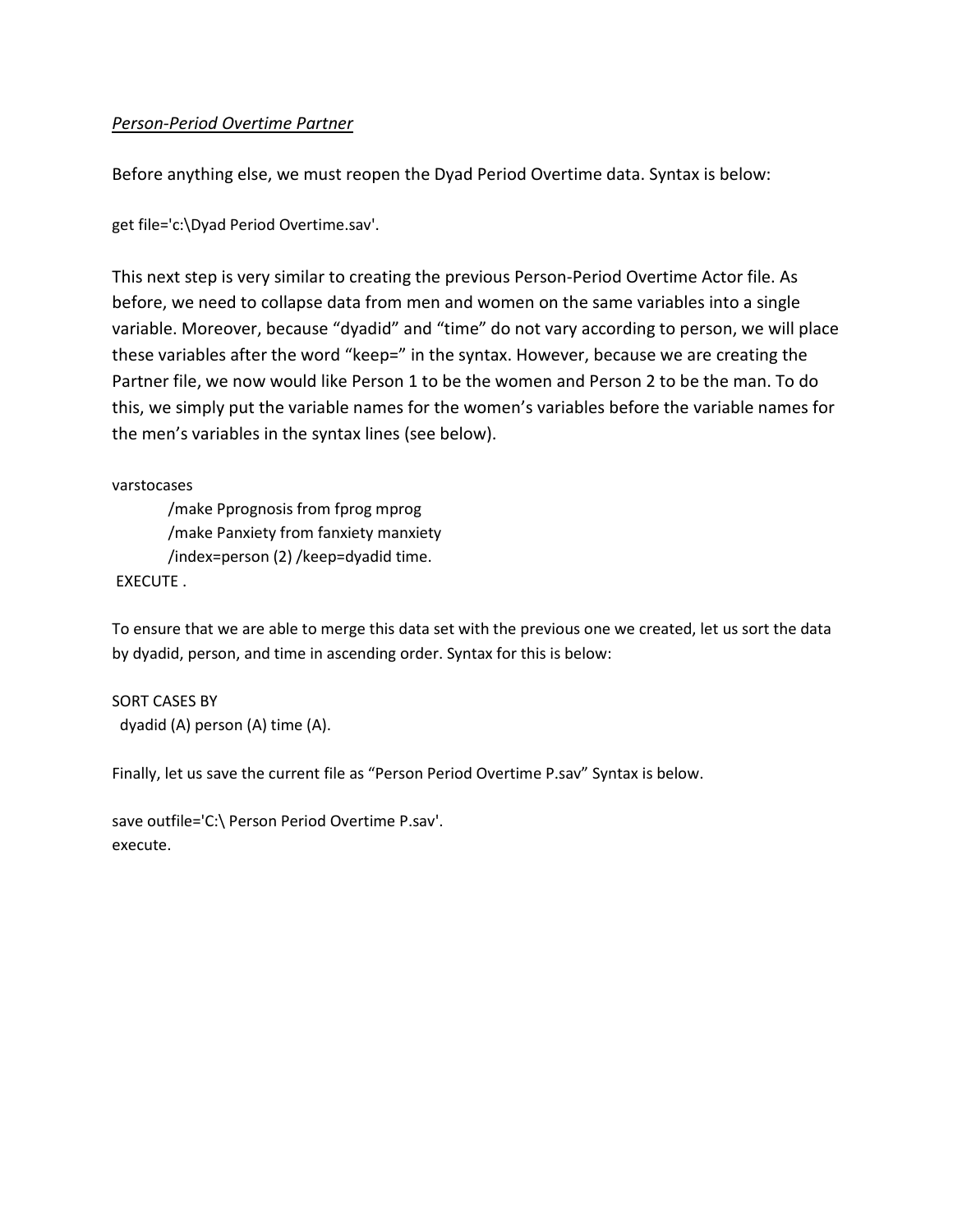| Dyadid         | Time                             | person         | Pprognosis      | Panxiety          |
|----------------|----------------------------------|----------------|-----------------|-------------------|
| $\mathbf{1}$   | $\mathbf 1$                      | $\mathbf{1}$   | 80              | 2.80              |
| $\mathbf{1}$   | $\overline{2}$                   | $\mathbf{1}$   | 80              | 2.80              |
| $\overline{1}$ | $\overline{3}$                   | $\overline{1}$ | 85              | 2.80              |
| $\overline{1}$ | $\overline{1}$                   | $\overline{2}$ | 75              | 3.20              |
| $\overline{1}$ | $\overline{2}$                   | $\overline{2}$ | 85              | $\overline{3.20}$ |
| $\overline{1}$ | $\overline{3}$                   | $\overline{2}$ | 85              | 3.20              |
| $\overline{2}$ | $\mathbf{1}$                     | $\mathbf{1}$   | 60              | 3.50              |
| $\overline{2}$ | $\overline{2}$                   | $\overline{1}$ | 65              | 3.50              |
| $\overline{2}$ | $\overline{3}$                   | $\mathbf{1}$   | 60              | 3.50              |
| $\overline{2}$ | $\overline{1}$                   | $\overline{2}$ | $\overline{70}$ | 5.90              |
| $\overline{2}$ | $\overline{2}$                   | $\overline{2}$ | $70\,$          | 5.90              |
| $\overline{2}$ | $\overline{3}$                   | $\overline{2}$ | 65              | 5.90              |
| $\overline{3}$ | $\mathbf 1$                      | $\mathbf 1$    | 75              | 4.00              |
| $\overline{3}$ | $\overline{2}$                   | $\mathbf 1$    | 80              | 4.00              |
| $\overline{3}$ | $\overline{3}$                   | $\overline{1}$ | 75              | 4.00              |
| $\overline{3}$ | $\overline{1}$                   | $\overline{2}$ | 50              | 2.60              |
| $\overline{3}$ | $\overline{2}$                   | $\overline{2}$ | $\overline{70}$ | 2.60              |
| $\overline{3}$ | $\overline{3}$<br>$\overline{2}$ |                | 70              | 2.60              |

This is what the **Person-Period Overtime Partner** data set looks like: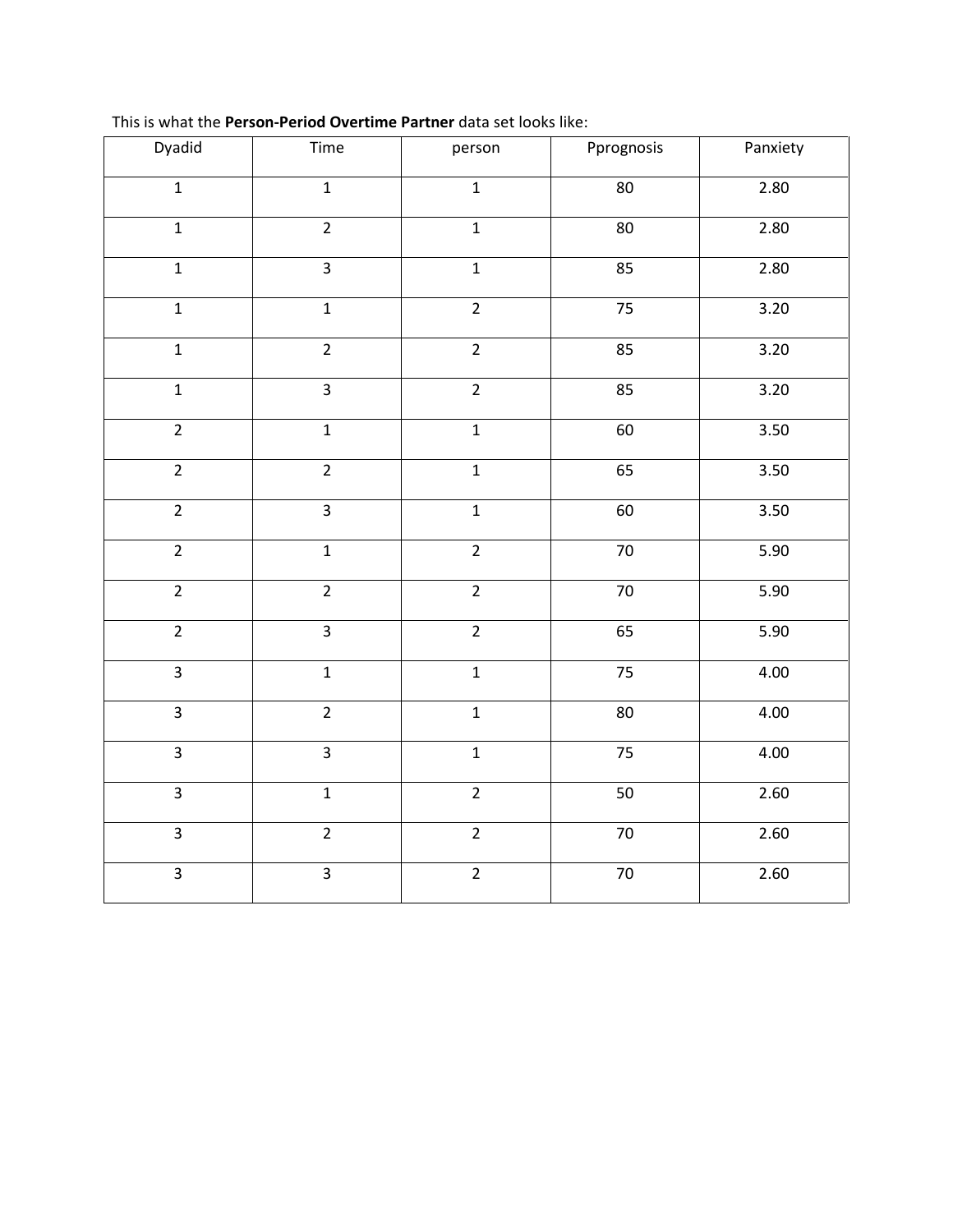To create the Person-Period-Pairwise Overtime data set, all we need to do is merge the Person-Period Overtime data sets for Actor and Partner that we just created. To do this in SPSS, we simply open the Person-Period Overtime Partner data set and add the actor variables (i.e., Aprognosis and Aanxiety) from the Person-Period Overtime Actor data set to it. Importantly, we match these actor variables to the partner variables by the dyadid, person, and time. Syntax for this procedure is below:

match files file='c:\Person Period Overtime A.sav' /file=\* /by dyadid person time. execute.

Let us know save this file as "Person Period Pairwise Overtime.sav" Syntax for this is below:

save outfile='C:\Person Period Pairwise Overtime.sav'. execute.